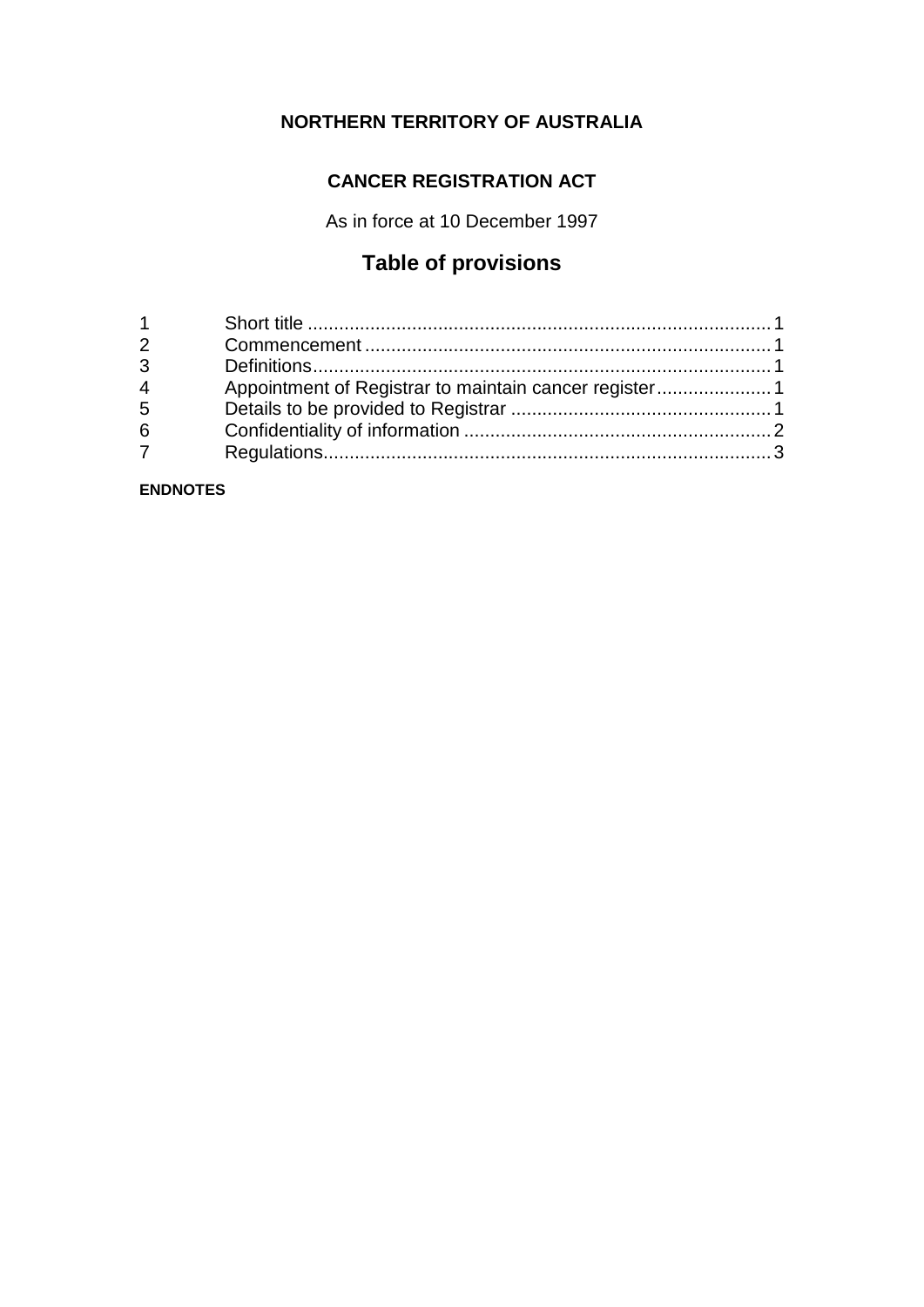## **NORTHERN TERRITORY OF AUSTRALIA**

\_\_\_\_\_\_\_\_\_\_\_\_\_\_\_\_\_\_\_\_

This reprint shows the Act as in force at 10 December 1997. Any amendments that commence after that date are not included.

\_\_\_\_\_\_\_\_\_\_\_\_\_\_\_\_\_\_\_\_

## **CANCER REGISTRATION ACT**

#### **An Act to provide for the registration of cancer and for related matters**

#### **1 Short title**

This Act may be cited as the *Cancer (Registration) Act*.

#### **2 Commencement**

This Act shall come into operation on a date to be fixed by the Administrator by notice in the *Gazette*.

#### **3 Definitions**

In this Act, unless the contrary intention appears:

*cancer* means a neoplasm of human tissue that is malignant, that if unchecked invades adjacent tissues or extends beyond its site of origin, and that has the propensity to recur either locally or remotely in the body;

*Registrar* means the person appointed Registrar for the purposes of this Act.

#### **4 Appointment of Registrar to maintain cancer register**

- (1) The Minister shall appoint a person to act as Registrar for the purposes of this Act.
- (2) The Registrar shall establish and maintain a register of persons in respect of whom he has been provided with details in pursuance of this Act.

#### **5 Details to be provided to Registrar**

(1) The person in charge of a place where specimens of human origin are accepted for pathological examination (whether the examination is to take place within the Territory or outside it) shall, within 7 days of receiving a report which indicates that the person from whom a specimen was taken is or was suffering from cancer, provide the Registrar with the prescribed details (so far as available to him) in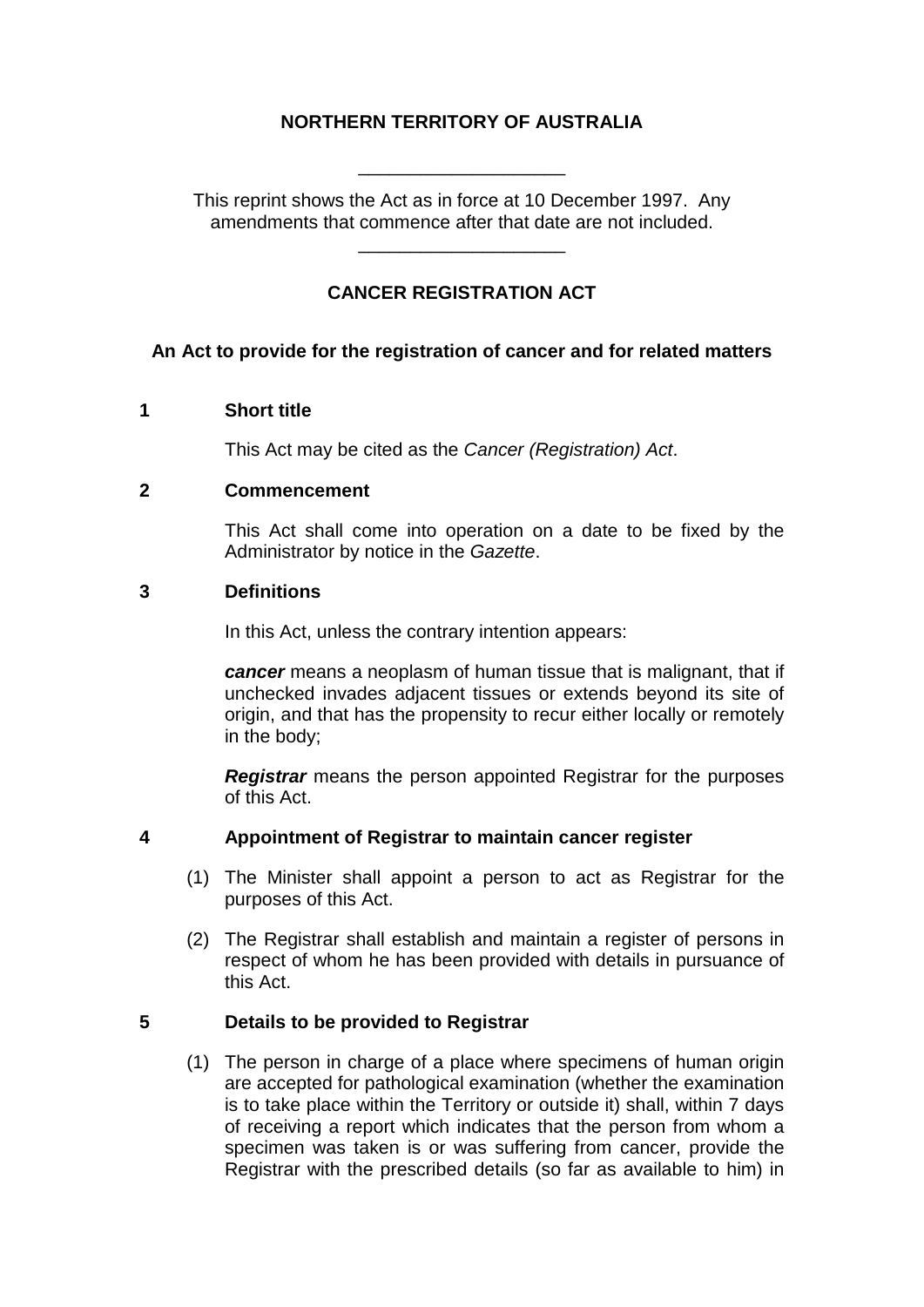respect of that person.

- (2) The Registrar of Births, Deaths and Marriages shall, in every case where the registration of a person's death shows cancer as the cause of death, provide the Registrar with the details contained in that registration.
- (3) A person who:
	- (a) fails to comply with subsection (1); or
	- (b) knowingly provides details pursuant to subsection (1) that are false or misleading,

is guilty of an offence.

Penalty: \$100.

## **6 Confidentiality of information**

(1) Subject to subsections (2) and (3), it is an offence for a person to disclose to another, except for a purpose related to the carrying out of this Act or where the disclosure is required by law, any information provided under section 5 which has come to his knowledge in the performance of a function connected with or incidental to the carrying out of this Act.

Penalty: \$1,000.

- (2) The Registrar may in his discretion make information provided under section 5 publicly available in a statistical form that does not identify those to whom the information relates.
- (3) Subject to subsection (4), the Registrar may in his discretion disclose specific information provided under section 5 to a person authorized in writing by the Chief Health Officer appointed under the *Public Health Act* to undertake scientific research in accordance with guidelines established by the National Health and Medical Research Council continued in existence by the National Health and Medical Research Council Order made by the Governor-General on 21 December 1987 and published in the<br>Commonwealth of Australia Gazette No. GN2 dated *Commonwealth of Australia Gazette* No. GN2 dated 20 January 1988.
- (4) The consent in writing of the Registrar of Births, Deaths and Marriages is required for the disclosure by virtue of subsection (3) of information provided by him.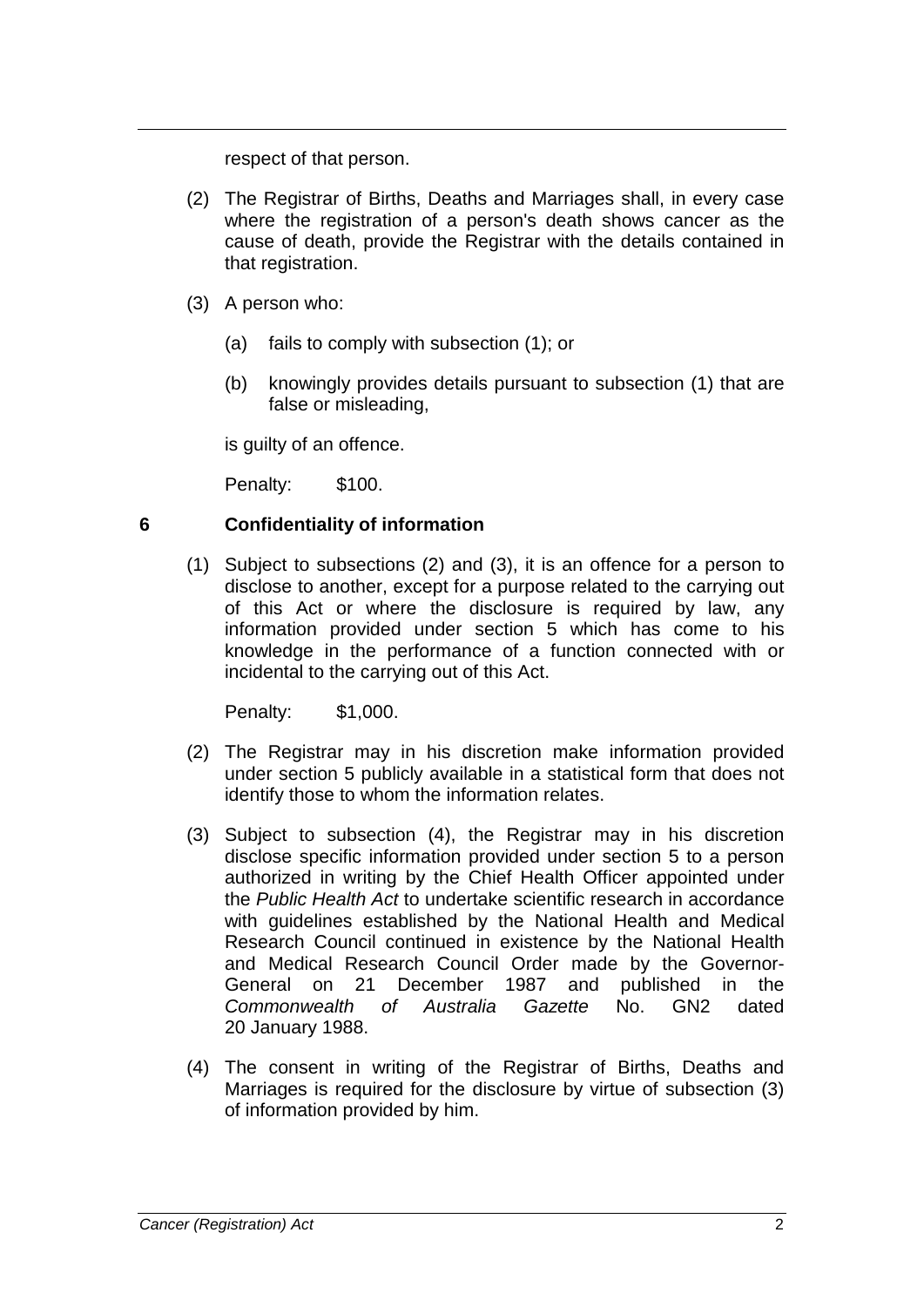# **7 Regulations**

The Administrator may make regulations prescribing matters:

- (a) required or permitted by this Act to be prescribed; or
- (b) necessary or convenient to be prescribed for carrying out or giving effect to this Act.